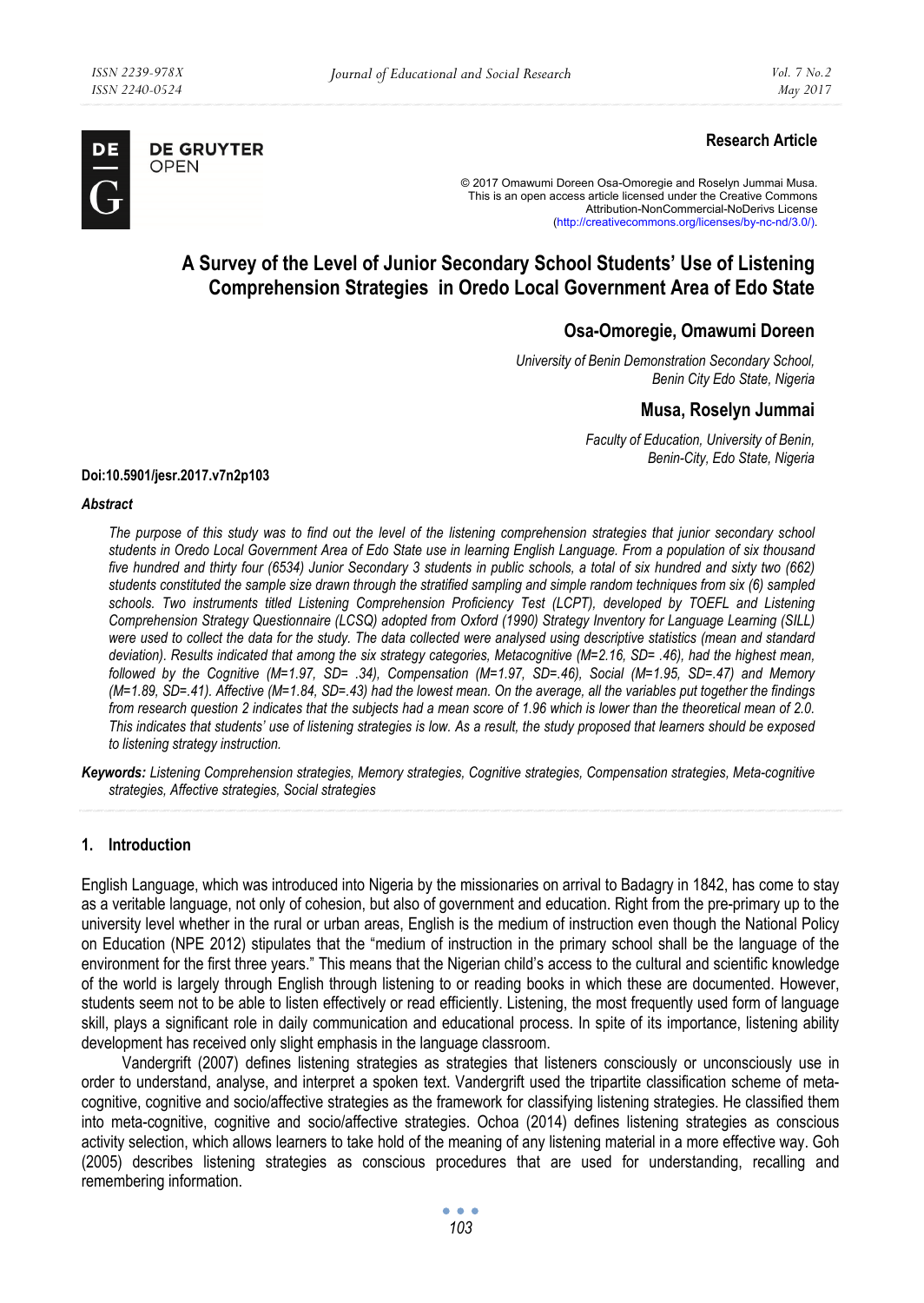O'Malley and Chamot (1996), define language learning strategies as "the special thoughts or behaviours that individuals use to help them comprehend, learn, or retain new information". They differentiated listening strategies into three categories depending on the level or type of processing involved: Meta-cognitive strategies, cognitive strategies and social/affective strategies. Meta-cognitive strategies involve thinking about the learning process, planning for learning, monitoring the learning task, and evaluating how well one has learned. Cognitive strategies involve interacting with the material to be learned, manipulating the material mentally or physically, or applying a specific technique to a learning task. Social and affective strategies involve interacting with another person to assist learning or using affective control to assist the learning task.

Oxford (1990) defines language learning strategies as "specific actions taken by the learner to make learning easier, faster, more enjoyable, more self-directed, more effective, and more transferable to new situations". She added that "strategies are especially important for language learning because they are tools for active, self-directed involvement, which is essential for developing communicative competence (p. 1)." From an extensive review of the literature, Oxford gathered a large number of language learning strategies, which she divided into two major classes: direct and indirect. Direct language learning strategies are strategies that directly involve the target language, while indirect strategies support and manage language learning without directly involving the target language (Oxford, 1990). Both direct and indirect strategies support each other in helping the learner to gain autonomy.

On the basis of factor analyses, she divided strategies into six groups: *memory strategies* (such as grouping or using imagery, which help students store and retrieve new information), *cognitive strategies* (such as summarizing or reasoning deductively, which enable learners to understand and produce new language by many different means), *compensation strategies* (like guessing or using synonyms, which allow learners to use the language despite large gaps in knowledge). *Metacognitive strategies* (which allow learners to control their own cognition by using functions such as centering, arranging, planning and evaluating), *affective strategies* (which help to regulate emotions, motivations, and attitudes) and *social strategies* ( which help students learn through interaction with others). Memory, cognitive and compensation strategies fall under the direct class, while metacognitive, affective, and social strategies fall under the indirect class. These six categories underlie the Strategy Inventory for Language Learning (SILL) used by Oxford and others for a great deal of research in the learning strategy field.

The two major classes of learning strategies identified by Oxford have been adopted for this study by the researchers to explain and describe the listening strategies used by junior secondary students in Oredo Local Government Area of Edo State.

Nevertheless, in Nigerian secondary school classrooms, listening serves as a primary channel for learning, and therefore requires that students function effectively as listeners. It is therefore important for ESL programmes to prepare students for successful listening in academic lectures by teaching effective listening strategies and using authentic listening materials for practice in ESL classrooms. A large proportion of students' time is spent listening to the teacher during the teaching and learning process. All secondary school students need to develop good listening strategies to be able to perform well not only in English Language but in all school subjects as they all depend on the skill. However, the development of the skill is more critical at the junior secondary school level to enable the students move seamlessly into the senior secondary and tertiary levels where more serious academic work is done. Without an efficient listening skill, students may not progress adequately in their academic career.

Available records in the Ministry of Education (Statistics Division) indicate that students have been performing poorly in English Language in the Senior School Certificate Examinations (SSCE). Without notes or handouts, ideas given to students during lessons are lost. Students' performance in the subject has been poor. The situation is so bad that so many students are unable to secure admission into the university every year because of their poor grades in English. Studies on methods of teaching have been conducted over the years and recommendations for improvement made, yet the problem persists. For this reason, since the 70's, researchers have shifted their attention from the teachers to the learners (Wenden & Rubin, 1998). Is there anything that the learners need to do to improve the situation? With the increasing interest in learners, more and more studies have been conducted to investigate language learners' learning strategies. As a result of this, a study of the language learning strategies employed by students in the process of learning the language of education is relevant. One of the methods learners can become actively involved in controlling their own learning is by using well known and tested listening strategies. How do students listen to their teachers? Do they apply any strategies?

#### **2. Statement of the Problem**

 In spite of the many advantages inherent in teaching students listening skills, an observation of the teaching and learning activities in our junior secondary schools revealed that it is not given adequate attention. Despite the fact that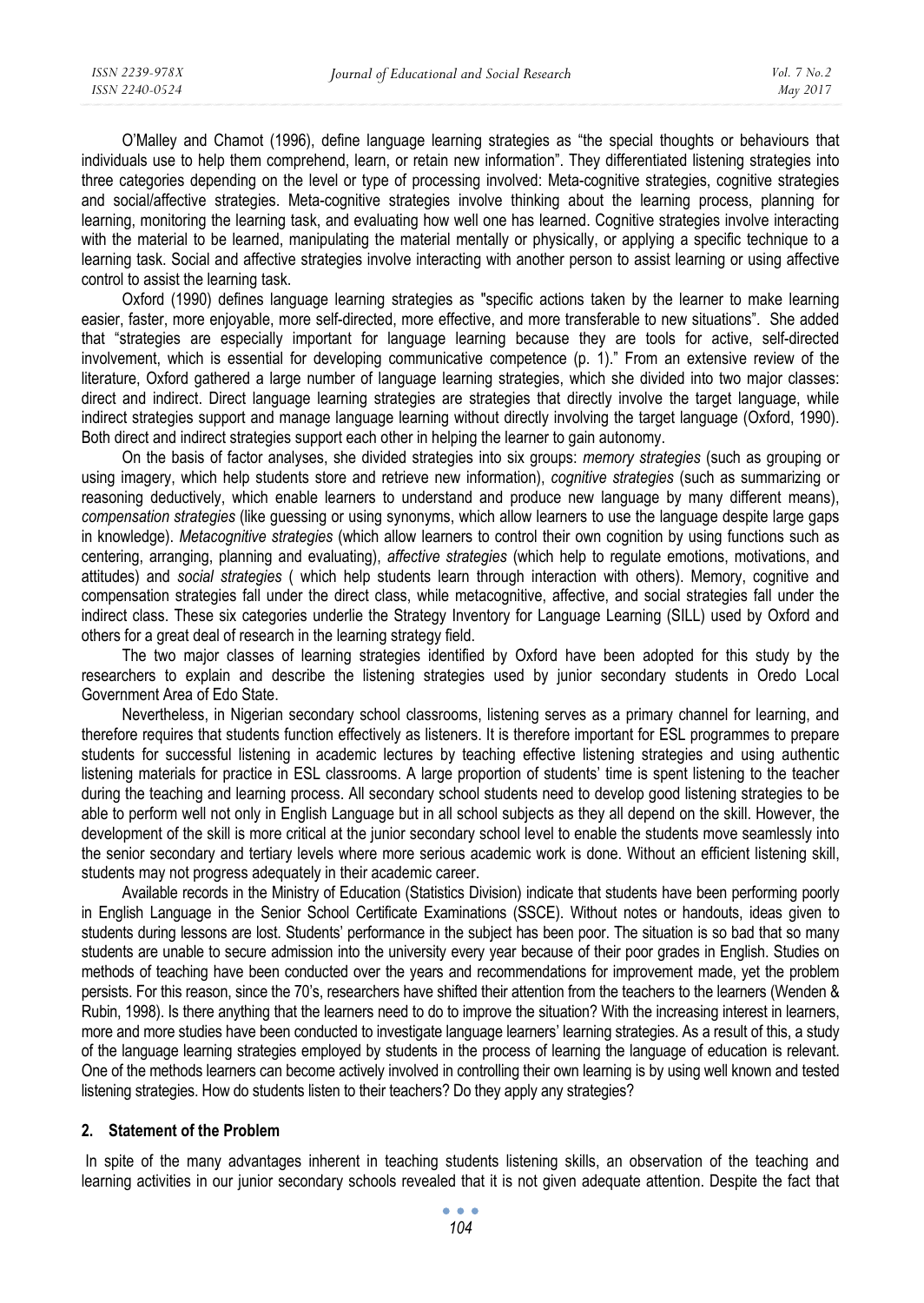listening is the language skill that is used the most, it is the one that is taught the least in the classroom. Listening strategy instruction seems to be the missing piece in the puzzle of most language teaching programmes. Learners do not know how to improve their listening skills, and how to overcome listening comprehension problems, despite the fact that careful/skillful listening is a way of learning a language. Students and teachers do not recognize the importance of the development of this skill.

Students' poor performance in English could therefore be attributed to their poor listening skill. Students are not taught listening comprehension neither are they taught effective strategies of listening. Most basal readers that are used in Nigerian secondary schools do not have sections on listening comprehension. The few that have sections on listening only have exercises on testing listening and not on teaching it. Since this is the case, what strategies are junior secondary school students using to facilitate their listening in English?

Listening comprehension is at the heart of language learning. Since language learning requires intentional listening, students are expected to be made aware of strategies that will be useful to them. Proficiency in listening comprehension makes a central contribution to the learner's overall development of competency in a second language. This could be one of the reasons why students' performance in English Language in internal and external examinations is poor. The implication is that they do not listen effectively. Unfortunately, they are not taught listening comprehension as well as listening comprehension strategies, neither do the different examination bodies in Nigeria test the listening skill. This study is therefore designed to find out the different strategies used by junior secondary students to overcome listening comprehension problems in Oredo Local Government Area of Edo State.

## **3. Research Questions**

To find out the strategies used, the following questions were posed:

- 1. Which listening comprehension strategies do junior secondary school students use when their teachers teach them?
- 2. How frequently do the students use listening comprehension strategies when they listen to their teachers?
- 3. Is there a relationship between listening comprehension strategy use and listening proficiency in English among junior secondary school students?

Research question 3 is hypothesised thus:

**Ho1**: There is no significant relationship between listening comprehension strategy use and listening proficiency in English among junior secondary school students.

It is hoped that this study would provide information to teachers to have a better understanding of their students' listening difficulties and examine their own teaching methods to improve students' listening comprehension. It is also expected to draw teachers' attention to the importance of helping their students to develop listening comprehension strategies which will make them efficient listeners and effective learners. It is hoped too that this study will encourage curriculum developers to include the teaching of listening skills and strategies in the language programmes.

#### **4. Review of Related Literature**

Researchers such as Chamot (2001), Cohen (1998), O'Malley (1987), Oxford (1990) and Wenden (1991), have suggested that learners might be able to learn language more effectively by the use of language learning (listening) strategies. Although researchers have recently been interested in strategies employed by language learners, the concept is however not new. Mnemonic or memory devices have been used in ancient times by story tellers. As a language teacher, the first researcher often explains to her students that to identify vowel and consonant sounds they "should associate them with words that they will not forget."

A number of studies have been done to investigate the listening comprehension strategies that have been used by ESL/EFL learners. However, most of them were carried out in Asia, Canada and the United States of America in university settings with undergraduate and graduate students (Adbalhamid, 2012; Amin, Amin, and Aly, 2011; Bidabadi & Yamat, 2011; Eslahkonha & Mall- Amiri, 2014;; Goh, 2002; Mohseny & Raeisi, 2009).

Abdalhamid (2012) carried out a study titled "Comprehension Listening Strategies of Arabic-speaking ESL Learners". A total of 30 Arabic-speaking ESL learners were administered a listening comprehension test and a listening strategy use questionnaire. The participants were both graduates and undergraduates of different fields, all native speakers of Arabic, who had been in the US for more than one year. The results indicated that cognitive strategies are the most powerful predictor of listening comprehension, followed by socio-affective strategies, whereas metacognitive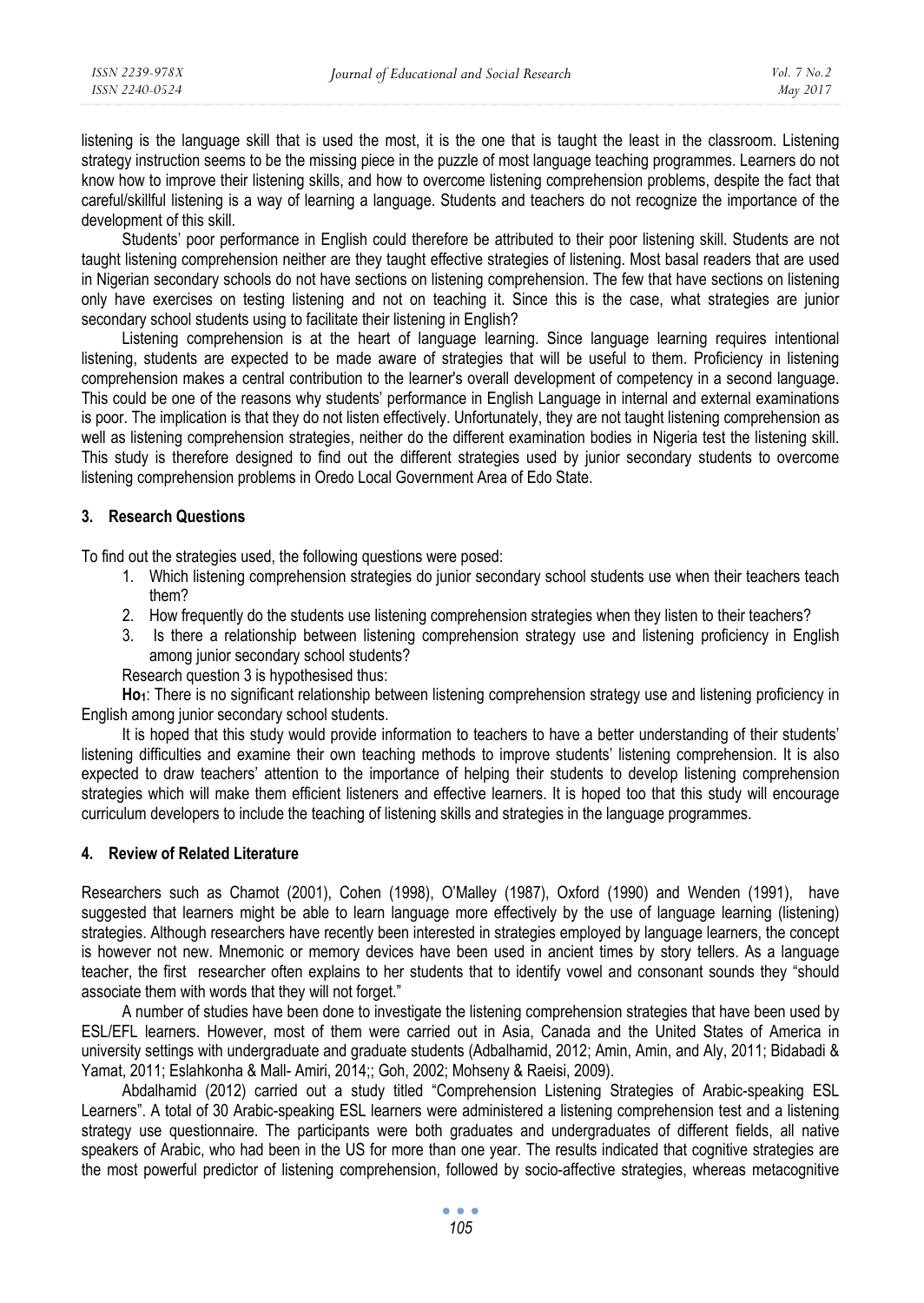strategies were the predictor that accounted the least for listening comprehension.

Goh (2002) investigated the listening strategies and tactics used by a group of ESL learners. Participants were male and female students, aged between 18 and 19, from the People's Republic of China. Goh (2002) identified a total of 44 different tactics used by the learners: 22 cognitive tactics grouped under eight cognitive strategies and 22 metacognitive tactics grouped under six metacognitive strategies. Goh (2002) concluded that although individual tactics were useful, successful comprehension also depended on whether the listener was able to combine various mental tactics in a way that could truly enhance comprehension.

Amin, Amin, and Aly (2011), conducted "A Correlation Study between EFL Strategic Listening and Listening Comprehension Skills among Secondary School Students". The subjects of the study consisted of 80 female first year secondary school Students, at El-Shimaa Secondary School for Girls, Benha, Qalyoubiya Governorate, Egypt. Participants' strategic listening was measured by a Strategic Listening Interview (SLI), a Strategic Listening Questionnaire (SLQ) and a Strategic Listening Checklist (SLC) with think-aloud protocol. Their listening comprehension skills were measured using an EFL listening comprehension test. A Pearson correlation analysis was run to test the correlation between strategic listening and listening comprehension test scores. The findings revealed a positive and significant relationship between strategic listening and listening comprehension. The higher the level of strategic listening these students obtained, the higher the score they obtained on the listening comprehension test and vice versa

Eslahkonha and Mall-Amiri, (2014) investigated the correlation between English Language listening comprehension ability and listening strategy use among Iranian TEFL junior university students. Seventy (70) junior TEFL university undergraduates at Alborz University in Qazvin, Iran were randomly selected. The Oxford Placement Test developed by Allan (1992), was employed to identify the students' listening comprehension ability, and a Listening Strategy Questionnaire developed by Vandergrift (1997) was used to identify the strategies they employ in listening situations. The data were analyzed using the Pearson Correlation formula, the results of which revealed a statistically significant relationship between the listening strategies (meta-cognitive, cognitive and, socio-affective) employed by advanced, intermediate and, lower-intermediate TEFL students and their listening comprehension ability level.

In Nigeria, little or no study had been done on the listening comprehension strategies used by junior secondary school students. Consequently, the current study recognizes the important role of the listening skill in junior secondary schools in Nigeria, as it is the skill that other language skills draw from and is interested in finding out the listening strategies used by students in junior secondary schools to learn English, since the students are not taught any listening strategies. This is the gap that the study intends to fill by investigating the listening comprehension strategies used by junior secondary school students in Oredo Local Government Area of Edo State.

#### **5. Methodology**

This study employed the descriptive survey design. This design was chosen so as to collect information already in existence from the respondents using a questionnaire and a proficiency test to describe the listening strategies used by junior secondary school students in Oredo Local Government Area of Edo State. The independent variable for the study is listening comprehension strategies. The dependent variable of this study is listening comprehension proficiency.

Subjects in the present study comprise six hundred and sixty-two (662) junior secondary school students from six (6) sampled schools drawn from a population of six thousand five hundred and thirty four students (6534) in Oredo Local Government Area, using simple random sampling procedure.

Two instruments were used to collect the data for the current study. The first instrument, a test of listening comprehension tagged "Listening Comprehension Proficiency Test (LCPT)" developed by TOEFL (2014) was adopted for the study. It consists of sections A and B. Section A solicits information about the students such as name of student, name of school, sex and school type. Section B which consists of ten (10) multiple choice questions was used to test the students' ability to listen for basic interpersonal, instructional and academic purposes. The second instrument is a questionnaire of listening comprehension strategies tagged "Listening Comprehension Strategy Questionnaire (LCSQ)", adapted from Oxford (1990). As Oxford's original questionnaire was based on general language strategies including listening, reading, speaking and writing strategies, and the focus of this study is only on listening comprehension strategy use, only the questions related to the listening strategies were used in this questionnaire. The original instrument consists of fifty (50) items describing the strategies second language learners use generally to learn language with each statement having a five point Likert-item rating. The ratings are weighted as follows: l. "Never or almost never true of me"; 2. "Usually not true of me"; 3. "Somewhat true of me"; 4. "Usually true of me"; 5. "Always or almost always true of me". However, the researchers because of the level of their subjects reduced the number of items to thirty five (35), and also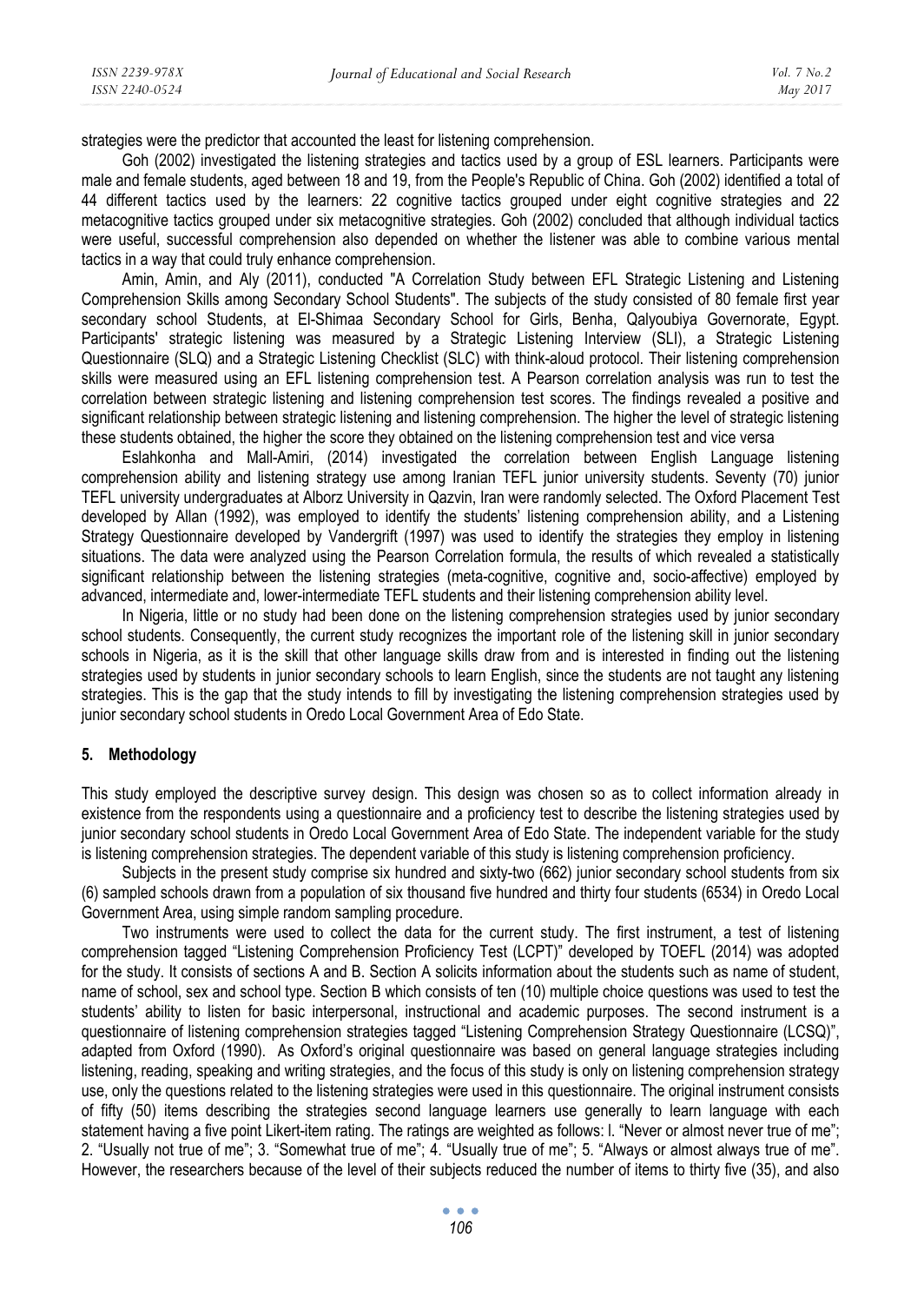reduced the number of ratings to three alternatives weighted as follows:1 "Never"; 2 "Sometimes"; 3 "Always". Thirty five (35) questions were divided into the six (6) types of strategies, while the questionnaire consists of sections A and B. Section A solicits information about the students such as name of student, name of school, sex and school type. Section B is divided into six sections A, B, C, D, E and F to cover the six types of strategies proposed by Oxford (1990) and adopted for this study.

In order to validate these two instruments LCPT and LCSQ and to determine their suitability for this study, they were subjected to expert appraisal and criticism to achieve face and content validity.

Reliability check of the instruments was done via a pilot study using thirty (30) students, who were randomly selected from a school outside the sampled schools. The internal consistency reliability of the Listening Comprehension Proficiency Test (LCPT) was estimated using Kuder- Richardson Formula 20 (KR20) and a reliability coefficient of .71 was obtained. Cronbach's Alpha reliability test was used in calculating the reliability coefficient of the LCSQ. Reliability coefficient of .77 was obtained showing therefore that the instruments have satisfied Kuder- Richardson Formula 20 and Cronbach's Alpha reliability tests.

#### **6. Procedure**

The study was conducted using intact classes. In administering the instrument what the study was about and what they were required to do in the study were explained to the subjects. They listened to the researchers read short passages and then answered the questions given to them by putting a circle around the correct option. Passages on the questions were read only once. The researchers read the dialogues after the Listening Comprehension Strategy Questionnaire (LCSQ) were administered on the subjects. Because students of junior secondary schools were the subjects of the study, the researchers had to explain every item on the questionnaire to the students before they indicated their opinion. In each school the exercise lasted for an average of one hour twenty minutes. At the end of the exercise, a worksheet titled Listening Comprehension Strategy Questionnaire Worksheet (LCSQW) was distributed to the subjects, and their responses were calculated.

The results showed each subject the kind of strategy they use in learning English and their level of strategy use. Those whose average scores were between 2.5- 3.0 made high use of strategies; 1.5- 2.4 medium strategy use; 1.0- 1.4 low strategy use.

Descriptive statistics was used to answer research question one (1). Data collected to answer research questions 1 and 2 were analysed using the mean and standard deviation statistics. For research question 2, the acceptable mean value on each of the six category of listening comprehension strategy use is 2 points. This is derived thus; weights 3, 2, and 1 were assigned to the indicators 'Always,' 'Sometimes,' and 'Never' respectively. To obtain the acceptable mean, the values 3, 2 and 1 were added together and divided by  $3 / (3+2+1=6)=2$ .

### **7. Results**

### *7.1 Research Question 1*

Which listening comprehension strategies do junior secondary school students use when their teachers teach them?

Data collected to answer research question 1 were analysed using descriptive statistics (mean and standard deviation). The result of the analysis is shown in table 1.

|  | Table 1: Mean and Standard Deviation of Listening Comprehension Strategy Use of Students |  |
|--|------------------------------------------------------------------------------------------|--|
|  |                                                                                          |  |

| <b>Strategy Category</b> |     | Mean | <b>Standard Deviation</b> | Rank |
|--------------------------|-----|------|---------------------------|------|
| Memory                   | 662 | 1.89 |                           |      |
| Cognitive                | 662 | 1.97 | .34                       |      |
| Compensation             | 662 | 1.97 | .46                       |      |
| Metacognitive            | 662 | 2.16 | .46                       |      |
| Affective                | 662 | 1.84 | .43                       |      |
| Social                   | 662 | 1.95 |                           |      |

Table 1 shows the mean statistics of the six strategy categories used by junior secondary school students based on the listening strategy questionnaire completed by the subjects of the study. Among the six strategy categories, Meta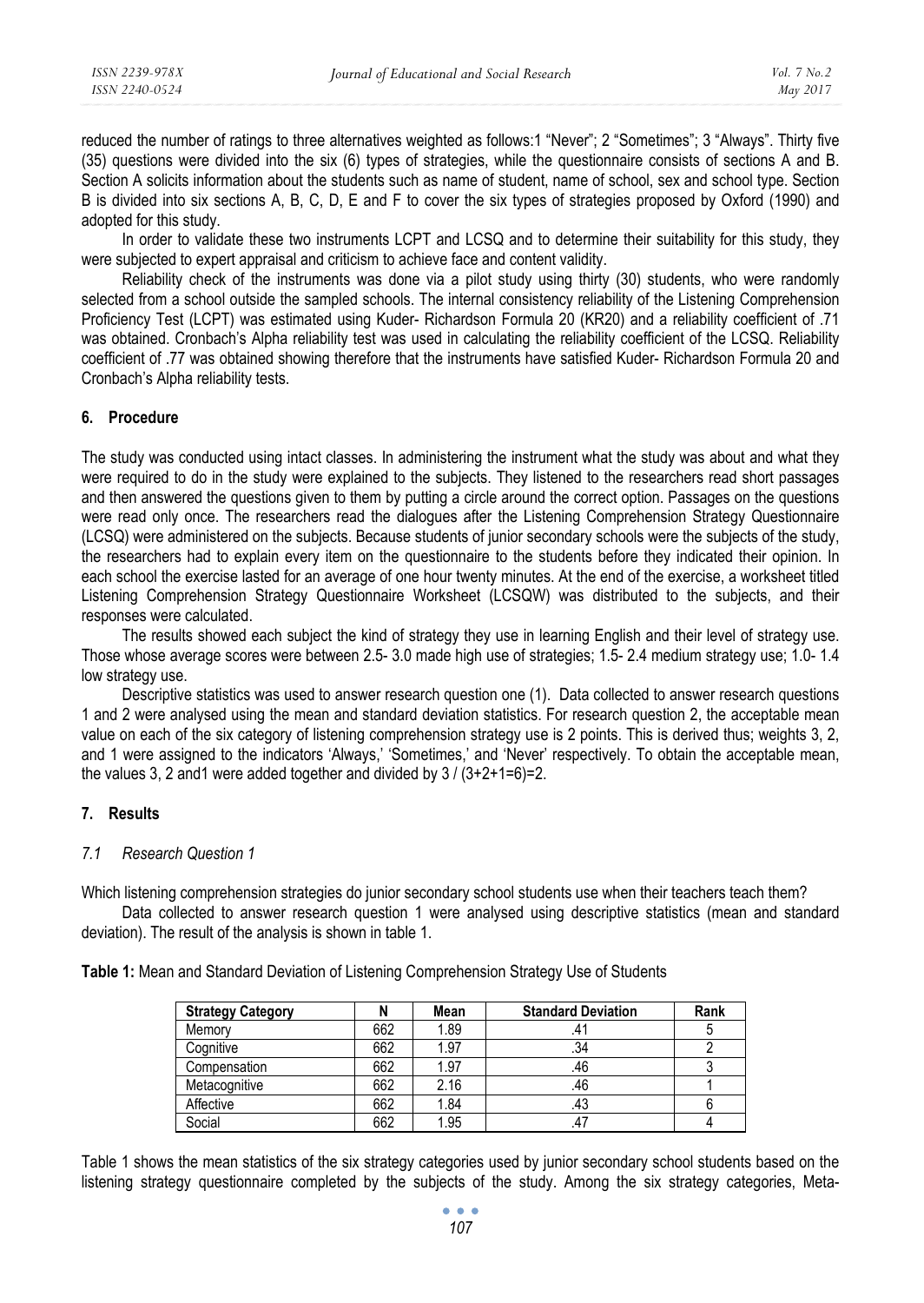cognitive (M=2.16, SD= .46), has the highest mean. The Cognitive strategy (M=1.97, SD= .34), Compensation strategy (M=1.97, SD=.46), Social strategy (M=1.95, SD=.47) and Memory strategy (M=1.89, SD=.41). The Affective strategy (M=1.84, SD=.43) has the lowest mean. A bar chart summarizes the results (Figure 1)





Where:

Memory Strategy = 1.89 Cognitive Strategy = 1.97 Compensation Strategy = 1.97 Meta-cognitive Strategy =2.16 Affective Strategy = 1.84 Social Strategy =1.96 This shows that the students made use of listening strategies, but to what level or extent?

# *7.2 Research Question 2*

What is the frequency of use of listening comprehension strategies by junior secondary school students when they listen to their teachers? Data collected to answer research question 2 were analyzed using descriptive statistics (mean and standard deviation). The result of the analysis is shown in table 2.

**Table 2:** Overall Mean and Standard Deviation of Listening Comprehension Strategy Use of Students

| <b>Strategy Category</b> |     | Mean | <b>Standard Deviation</b> | Rank |
|--------------------------|-----|------|---------------------------|------|
| Memory                   | 662 | 1.89 | .41                       |      |
| Cognitive                | 662 | 1.97 | .34                       |      |
| Compensation             | 662 | 1.97 | .46                       |      |
| Meta-cognitive           | 662 | 2.16 | .46                       |      |
| Affective                | 662 | 1.84 | .43                       |      |
| Social                   | 662 | 1.95 |                           |      |
| Overall                  | 662 | 1.96 | .34                       |      |

Table 2 reveals that the mean of overall strategy use is 1.96, which is at a medium level (with a range from 1 to 3) but less than the acceptable theoretical mean value of 2.0. This means that students' use of listening strategies is low as it is less than the acceptable theoretical mean value of 2.0.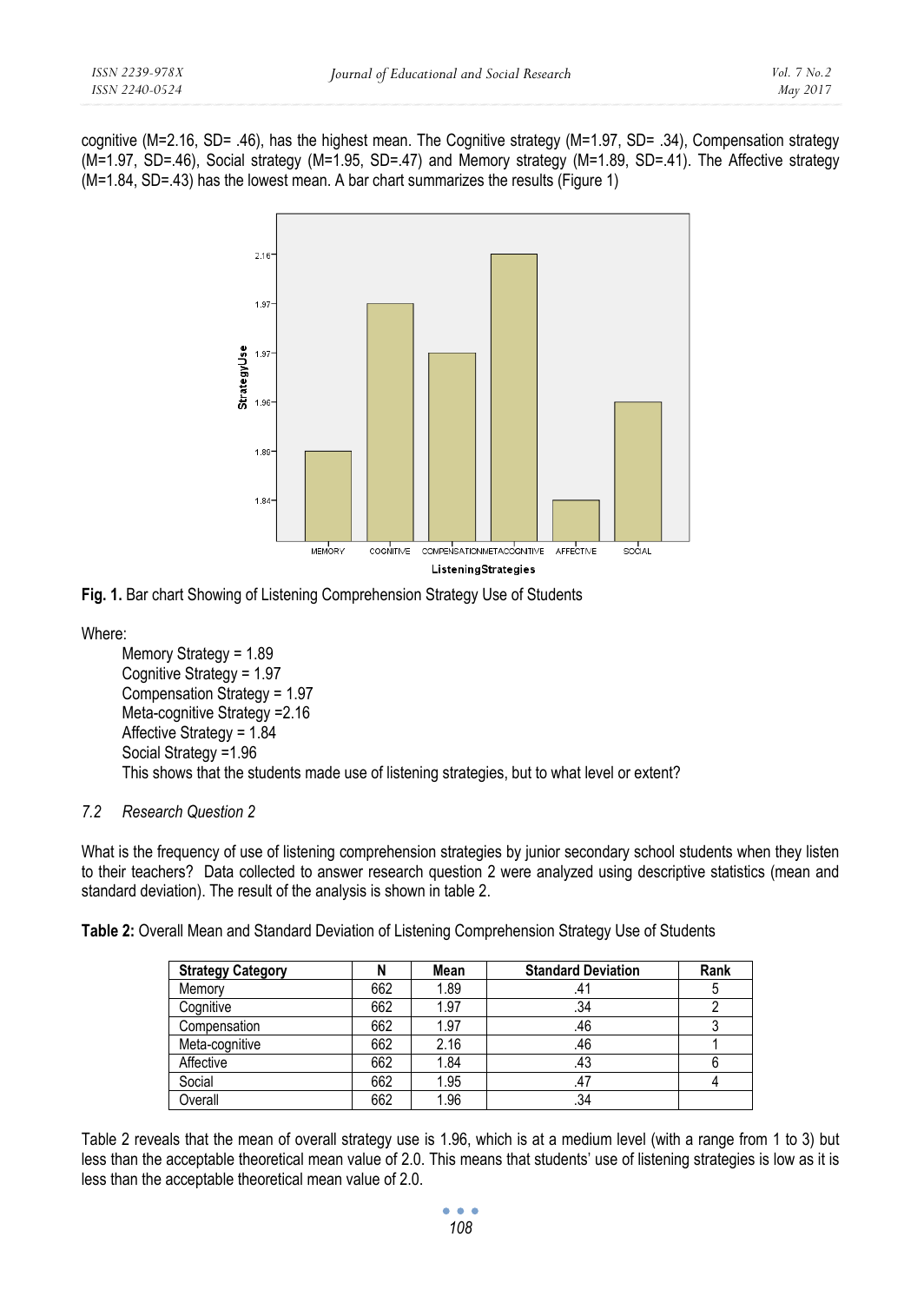## **8. Discussion of Findings**

The findings from the research questions as presented in Table 1 shows that the respondents (students) use all the six categories of listening strategies. Descriptive statistics (mean and standard deviation) was employed to find out the mean score of listening comprehension strategies that junior secondary school students use in learning English as a second language. Among the six strategy categories, Metacognitive (M=2.16, SD= .46), has the highest mean, followed by the Cognitive (M=1.97, SD= .34), Compensation (M=1.97, SD=.46), Social (M=1.95, SD=.47); Memory (M=1.89, SD=.41) and Affective (M=1.84, SD=.43) the lowest mean. This means that of all the listening strategies, junior secondary school students use more of Meta-cognitive strategy than all the others. The reason for this could be that these subjects are self- regulated learners who are conscious of their individual learning process and the demand of their learning tasks. For this reason, they have developed a variety of strategies to meet their listening needs. The subjects use the Affective strategy least perhaps because they are afraid to take risk with language; they do not write their feelings in a language learning diary, neither do they talk to someone else about how they feel when learning English. This finding is contrary to the finding of Abdalhamid (2012), whose subjects (Arabic ESL learners in USA) use Cognitive strategies more because they have lived in a native speaker's environment for over a year and as such employ strategies that directly involve the target language as a result of their proximity to native speakers.

On the average, the finding from research question 2 indicates that the subjects had a mean score of 1.96 which is lower than the theoretical mean of 2.0. This indicates that students' use of listening strategies is low. One reason which may well explain the low level use of the strategies by the subjects of this study is the educational system which lacks listening strategy instruction. As such, many students are not very familiar with the strategies or are not accustomed to using them because they do not know what strategies they can benefit from or how to use them. Listening plays a key role in language learning for its contribution to the development of overall language proficiency. This finding that the level of students' listening strategy is low is in consonance with the views of Gbenedio (1996) who asserts that our students not speaking well could be as a result of the fact that they are not good listeners and so find it difficult to imitate their teachers. Longe and Ofuani (2008) have pointed out the weakness in listening skill not being formally taught in our regular school curricula.

The analysis of the data of the only hypothesis which states that "There is no significant relationship between listening comprehension strategy use and listening proficiency in English among junior secondary school students" revealed a Pearson Correlation Coefficient of .698 and a p-value of .000. The strength of the correlation between listening proficiency and listening strategies use is also interpreted as large according to the rule of thumb suggested by Cohen (1988) as: r = 0.10 to 0.29 or r = -0.10 to -0.29 shows small correlation; r = 0.30 to 0.49 or r = -0.30 to -0.49 indicates medium correlation; and  $r = 0.50$  to 1.0 or  $r = -0.50$  to -1.0 reveals large correlation.

 These findings show that there is a positive relationship between listening strategies use and listening proficiency which eventually translates to language proficiency. The implication of this finding is that as students make more use of listening strategies, their listening comprehension proficiency increases. This means that students' listening proficiency is dependent on their increased use of listening strategies. This finding is consistent with the findings of Amin, Amin and Aly (2011) Eslahkonha and Mall-Amiri (2014), who found a significant relationship between listening comprehension strategy use and listening proficiency. This hypothesis is therefore rejected, meaning that there is a significant relationship between listening comprehension strategy use and listening proficiency in English among junior secondary school students.

#### **9. Conclusion**

Based on the results of the current study, the following conclusions are drawn. Curriculum planners, textbook designers, teachers and students take the listening skill for granted. For this reason, students do not frequently employ the strategies of listening. The consequence of this is possibly their poor performance in internal and external examinations not only in English Language but also in other school subjects all of which are taught in English Language.

#### **10. Recommendations**

Students inadvertently employ listening strategies for listening comprehension even though they are not taught. However, they are not aware of what these strategies are. Students use the metacognitive strategy more even though they do not know it. Learners, who use listening strategies more, perform better in listening activities than those who use